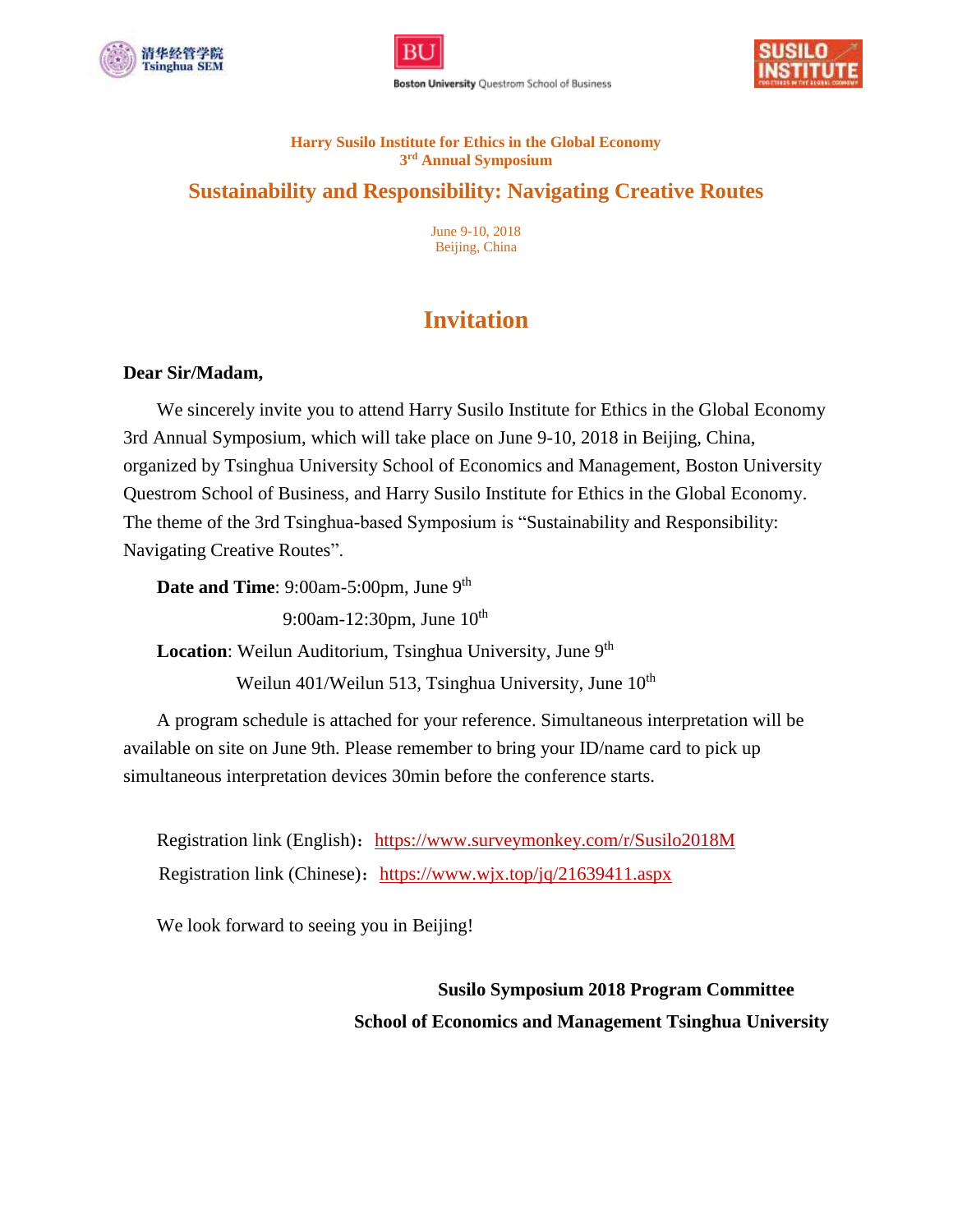

 $\overline{1}$ 





## Harry Susilo Institute for Ethics in the Global Economy 3rd Annual Symposium **Sustainability and Responsibility: Navigating Creative Routes**

2018 June 9-10 China Beijing

**Conference Schedule (General)**

**June 9 (Saturday)** 

|                            |                                                                                                                                                                                                                                            |                                                                                                             | Julie 9 (Saturuay)<br>Location: Weilun Auditorium Host: Dr. Xiaojun Qian                                                                                                                                                                                                                                    |                                                                                                          |  |  |  |
|----------------------------|--------------------------------------------------------------------------------------------------------------------------------------------------------------------------------------------------------------------------------------------|-------------------------------------------------------------------------------------------------------------|-------------------------------------------------------------------------------------------------------------------------------------------------------------------------------------------------------------------------------------------------------------------------------------------------------------|----------------------------------------------------------------------------------------------------------|--|--|--|
| 8:30-13:30                 | <b>Registration</b>                                                                                                                                                                                                                        |                                                                                                             |                                                                                                                                                                                                                                                                                                             |                                                                                                          |  |  |  |
|                            | <b>Opening Welcome</b>                                                                                                                                                                                                                     |                                                                                                             |                                                                                                                                                                                                                                                                                                             |                                                                                                          |  |  |  |
| $9:00-9:20$                | Dr. Bin YANG, Vice President, Tsinghua University<br>Mr. Kenneth FREEMAN, Allen Questrom Professor and Dean in Management, Boston University Questrom<br><b>School of Business</b><br>Ms. Finna HUANG, President Commissioner, Sekar Group |                                                                                                             |                                                                                                                                                                                                                                                                                                             |                                                                                                          |  |  |  |
| $9:20 - 12:00$             | <b>Conference Programs</b>                                                                                                                                                                                                                 |                                                                                                             |                                                                                                                                                                                                                                                                                                             |                                                                                                          |  |  |  |
|                            |                                                                                                                                                                                                                                            | Speaker                                                                                                     | Affiliation                                                                                                                                                                                                                                                                                                 | Topic                                                                                                    |  |  |  |
| $9:20-9:40$                | <b>Plenary</b>                                                                                                                                                                                                                             | Mr. Harry SUSILO                                                                                            | Founder and Co-Chairman, Harry Susilo<br>Institute for Ethics in the Global Economy;<br>Founder, Sekar Group                                                                                                                                                                                                | Ties and Ethics in Family<br><b>Business</b>                                                             |  |  |  |
| $9:40-10:20$               | <b>Keynote</b>                                                                                                                                                                                                                             | Mr. Jonathan<br><b>WOETZEL</b>                                                                              | How the Lion and the Dragon<br>Dance: Chinese Investment<br>Director, McKinsey Global Institute<br>in Africa                                                                                                                                                                                                |                                                                                                          |  |  |  |
| 10:20-10:40                | <b>Break</b>                                                                                                                                                                                                                               |                                                                                                             |                                                                                                                                                                                                                                                                                                             |                                                                                                          |  |  |  |
| 10:40-11:20                | <b>Keynote</b>                                                                                                                                                                                                                             | Dr. Nalin<br><b>KULATILAKA</b>                                                                              | Wing Tat Lee Family Professor in<br>Management, Boston University Questrom<br>School of Business, and Co-Director of<br>Harry Susilo Institute for Ethics in the<br>Global Economy                                                                                                                          | <b>Investing for Social Impact</b>                                                                       |  |  |  |
| 11:20-12:00                | <b>Keynote</b>                                                                                                                                                                                                                             | Ms. Yinuo LI                                                                                                | Director, China Program, Bill & Melinda<br><b>Gates Foundation</b>                                                                                                                                                                                                                                          | How to Think and Act in a<br><b>Highly Connected World:</b><br>Responsibility, Conflicts, and<br>Choices |  |  |  |
| 12:00-13:30                | <b>Lunch Break</b>                                                                                                                                                                                                                         |                                                                                                             |                                                                                                                                                                                                                                                                                                             |                                                                                                          |  |  |  |
|                            |                                                                                                                                                                                                                                            |                                                                                                             | <b>June 9 (Saturday)</b><br>Location: Weilun Auditorium Host: Dr. Zhirong Duan                                                                                                                                                                                                                              |                                                                                                          |  |  |  |
|                            |                                                                                                                                                                                                                                            | Speaker                                                                                                     | <b>Affiliation</b>                                                                                                                                                                                                                                                                                          | Topic                                                                                                    |  |  |  |
| 13:30-14:00                | <b>Keynote</b>                                                                                                                                                                                                                             | Mr. Lihua WEI                                                                                               | Founder, JunLeBao                                                                                                                                                                                                                                                                                           | Rising up from the Ruins of<br>the Melamine Crisis                                                       |  |  |  |
| 14:00-14:30                | <b>Keynote</b>                                                                                                                                                                                                                             | Mr. RongJun MU                                                                                              | Co-Founder and Senior VP, Meituan                                                                                                                                                                                                                                                                           | Internet and Social Enterprise                                                                           |  |  |  |
| $14:30-14:45$              | <b>Break</b>                                                                                                                                                                                                                               |                                                                                                             |                                                                                                                                                                                                                                                                                                             |                                                                                                          |  |  |  |
|                            |                                                                                                                                                                                                                                            | Host                                                                                                        | <b>Guest Speakers</b>                                                                                                                                                                                                                                                                                       | Theme                                                                                                    |  |  |  |
| 14:45-16:00                | <b>Panel</b><br><b>Discussion</b>                                                                                                                                                                                                          | Dr. Xiaojun QIAN,<br>Associate Dean,<br>School of<br>Economics and<br>Management,<br>Tsinghua<br>University | Mr. Lihua WEI, Founder, Junlebao Group,<br>Mr. RongJun MU, Senior VP, Meituan, Mr.<br>Huayi, YANG, Founder, YingMaYunChi                                                                                                                                                                                    | Entrepreneurship: Passion<br>and Responsibility                                                          |  |  |  |
| 16:00-17:15<br>17:15-17:30 | <b>Panel</b><br><b>Discussion</b>                                                                                                                                                                                                          | Dr. Yi-cheng<br>SHIH, Professor,<br><b>Central University</b><br>of Finance and<br>Economics                | Dr. Nalin KULATILAKA, Mr. Shubiao<br>GENG, Vice General Manager, China<br>Tiesiju Civil Engineering Group, Ms.<br>Chunhong YU, Senior Director, Public<br>Policy and Social Impact, Coca-Cola<br>Greater China and Korea; Dr. Xiaohui<br>LIANG, Chief Researcher, Office of Social<br>Responsibility, CNTAC | Corporate Responsibility:<br><b>Challenges and Prospects</b>                                             |  |  |  |
|                            | <b>Concluding Remarks</b>                                                                                                                                                                                                                  |                                                                                                             |                                                                                                                                                                                                                                                                                                             |                                                                                                          |  |  |  |